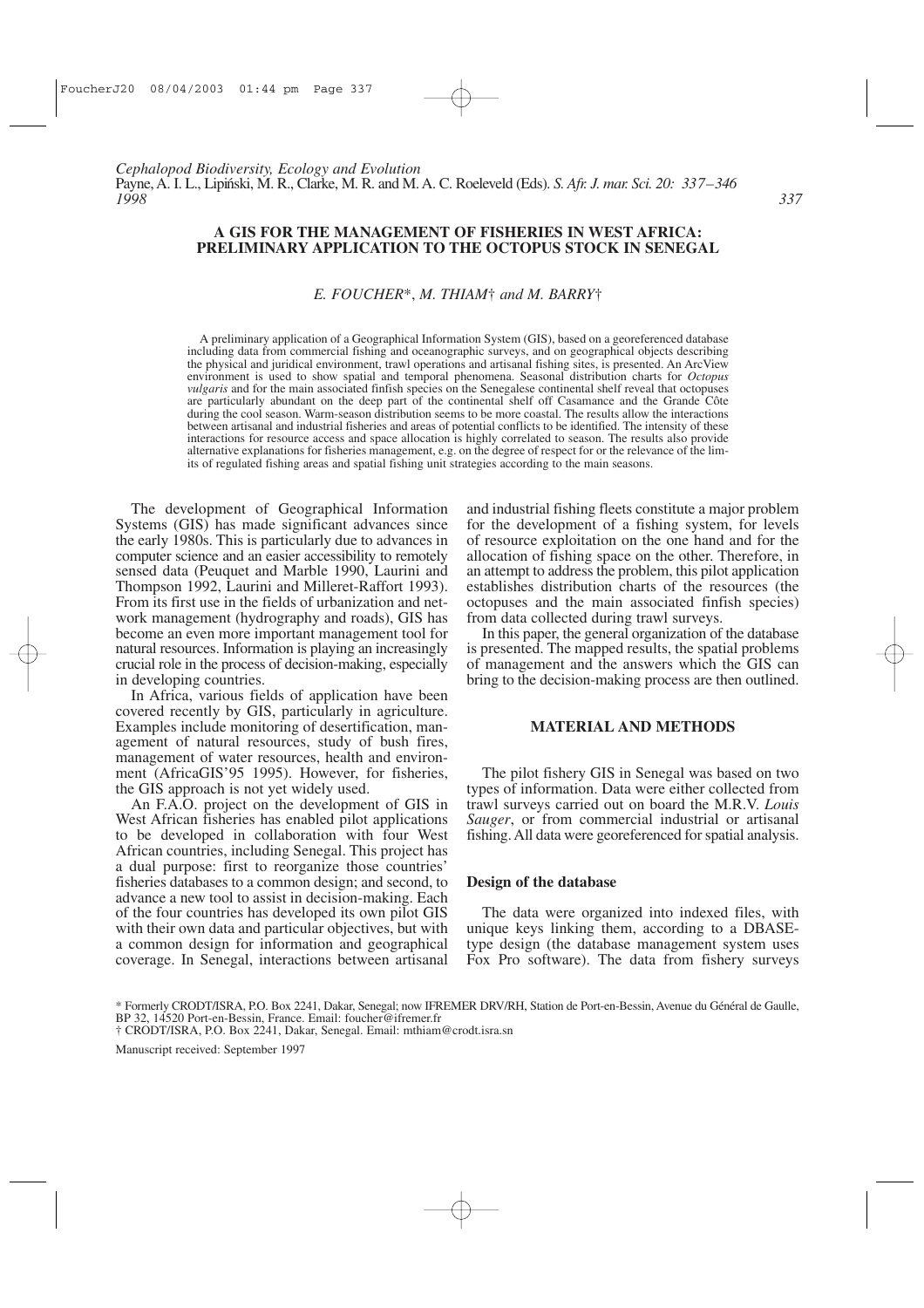*Cephalopod Biodiversity, Ecology and Evolution 338 1998 South African Journal of Marine Science 20*



Fig. 1: Environment of the study area, showing different types of ground (thin sand and mud, rough sand, discontinued rocks) and the trawling limits (trawling is forbidden between the coast and the 6-mile limit, and only small trawlers are allowed between 6 and 12 miles from the coast)

were integrated into a "resources model". All trawls conducted were systematically recorded, together with a single identifier, into a central file. From that identifier, secondary files were accessed that contained information relevant to each trawl, e.g. position, duration, depth, number of species caught and mass of each species.

The commercial fishing data were used in the development of a "fleet activity model". These data were classified into three categories:

*• Register* – overall data from the landing site per fleet;

- *Trips* fishing units (each ship), grouped at offloading and related to one trip ; they enable large maritime areas to be differentiated;
- *Fishing operations* each trawl is individually identified so that its exact position can be determined.

Within each category, the database is organized according to a design comparable to that used in the "resources model". This involves construction of a central file containing basic fisheries information (port, trip or fishing operation) identified by a unique code, and linked to secondary files by indexed keys.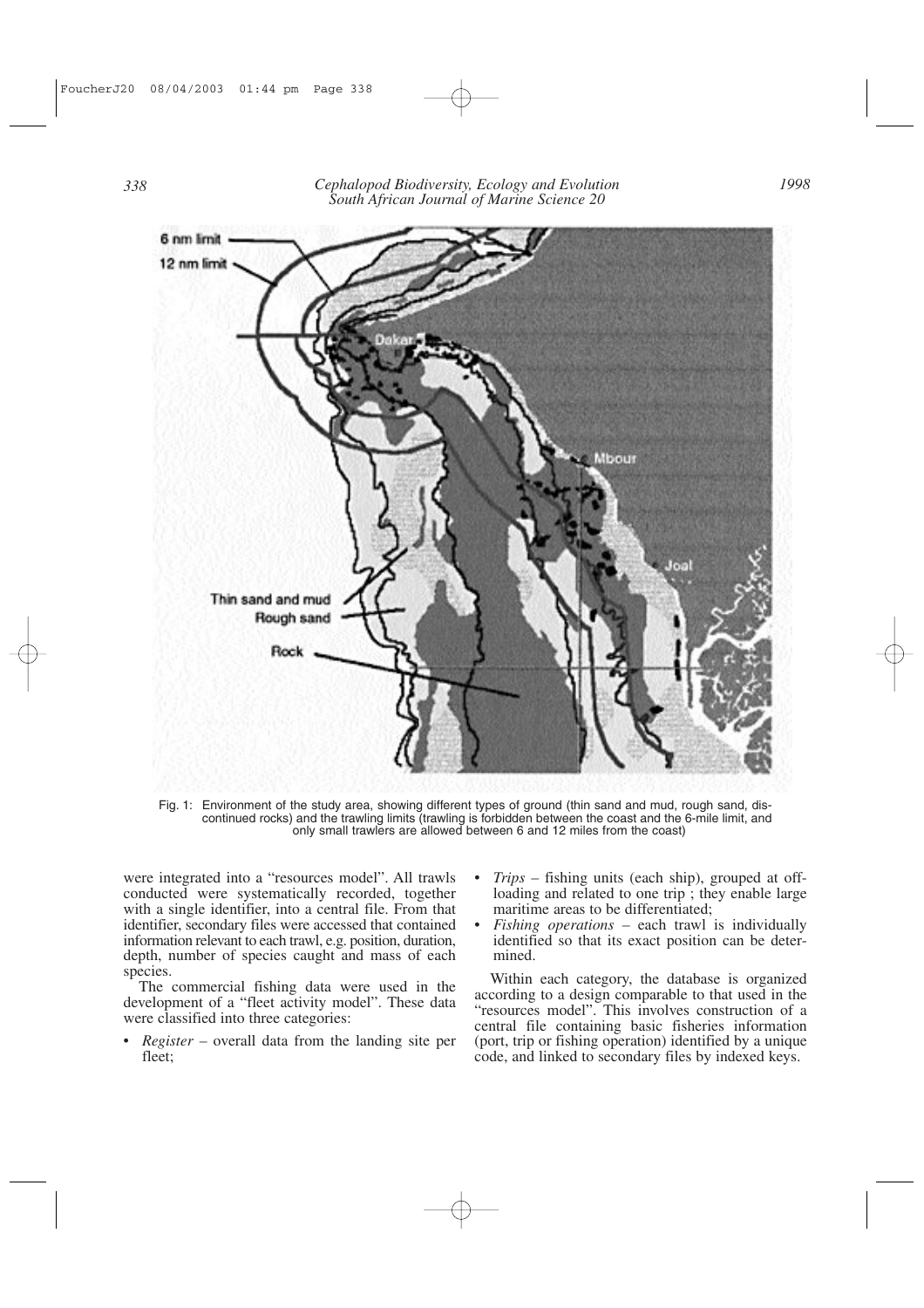Ŧ



Fig. 2: Localities of fishing - (a) industrial trawling, based on information from ship-borne observers (catch and effort of each trawl are allocated to the square containing its gravity centre, (b) artisanal fishing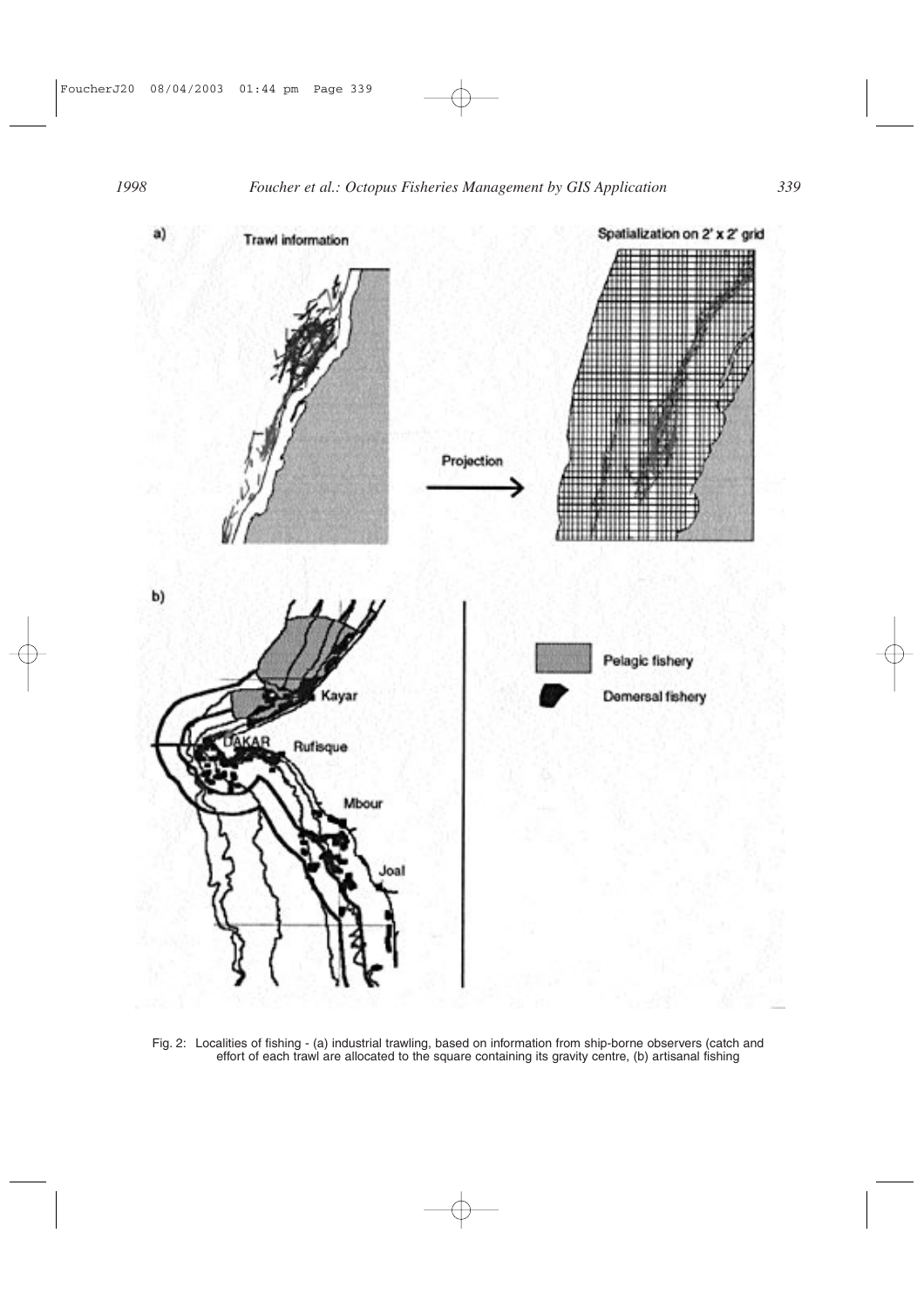# **Choice of relevant application data**

The spatial problems and the management implications of this GIS application have been identified and described by Barry-Gérard *et al.* (1995). The data necessary for the construction of maps, for the "resources model", were obtained from demersal trawl surveys conducted seasonally on board the *Louis Sauger* between 1986 and 1993. Based on a stratified random sampling procedure (Caverivière and Thiam 1992), those surveys covered the whole of the Senegalese continental shelf between 10 and 200 m deep.

For the "fleet activity model", two groups of fishing vessels targeting fish of the family Sparidae (the so-called Sparidae community, species living between 30 and 100 m deep on mixed rocky and sandy grounds) were identified in the catch and effort database of foreign trawlers operating in the Senegalese EEZ (between 16°04′ and 12°20.25′ N). The data were collected on board the trawlers by trained observers. The two groups were:

- foreign coastal demersal trawlers (with a licence to catch fish and cephalopods) authorized to operate beyond 6 nautical miles from the coast in the Grande Côte and Casamance areas or beyond 7 nautical miles from the coast in the Petite Côte area (coastal trawlers);
- foreign coastal demersal trawlers (with the same licence) authorized to operate beyond 12 nautical miles from the coast in all maritime zones (deepsea trawlers).

The data were deemed appropriate to develop a GIS as a result of their good spatial and temporal resolution. They have been described by Ferraris *et al.* (1993). For the purpose of this paper, only data from the coastal trawl fishery have been analysed. For the "artisanal fleet activity model", the units used are handline and handline-cuttlefish trapfishing canoes.

The spatial and temporal organization of the resource and the fishing activities, both artisanal and industrial, constituted the basic coverage of this pilot application. They facilitated the identification of localities of major areas of conflict between the various fisheries involved in the exploitation of octopuses and associated species (groupers, sea-breams, red mullet, etc.).

## **Geographical coverage**

Two types of geographical coverage were created by the software ARC INFO. The first type relates the

 $\rightarrow$ 

physical and juridical (fishing areas allowed for each type of boat) environment of the Petite Côte. It includes coastal features, bathymetry, sedimentology and regulation limits (Fig. 1). For sedimentological aspects, available charts (Domain 1977) allowed the identification of three substrata types or "habitats" of the Sparidae community (rocky, sandy and muddy bottoms).

The second type relates to the geographic locality of each fishing operation (Fig. 2). Information on trawls was used to identify industrial trawling areas (Fig. 2a). Fishing sites were used for artisanal fisheries (Fig. 2b), identified beforehand in the field using a GPS system. Geographical coverage can also relate to an area given by the maximum range of activity of canoes from a given landing site.

### **Spatialization of information**

Using the information contained in the database, it was possible to construct distribution maps relating to resource distribution, abundance and fishing effort. This information was analysed together with other geographical coverage, such as abundance in relation to sediment, depth, distribution of fishing gear according to distance from port, and the power of the engines used in artisanal fisheries.

According to the level of observation, the different maps provided varying levels of resolution, such as per large fishing area at trip level or per 2′ square grid at fishing operations level. In fact, for industrial fishing, the grids can be compared with the trawl data from each haul (catches, specific composition, etc.) in a corresponding grid square (Fig. 2a), either using the centre of the area covered by the haul or by calculating percentages of the length (in nautical miles) of the corresponding haul in each grid square crossed during the trawl respectively. These percentages are used in a second step to estimate the catch and the number of fish of each species for each grid square.

For artisanal fisheries, the fishing operations are allocated to the fishing site visited (Fig. 2b).

## **RESULTS**

Maps of the mean seasonal biomass indices obtained from the trawl survey (1989–1993) show a seasonal difference in the distribution of octopus (Fig. 3), i.e. greatest abundance in the cool season in depths >50 m and inshore, and lesser abundance in the warm season (shallower than 30–40 m). In the Petite Côte area, both these distributions are found during the cool season.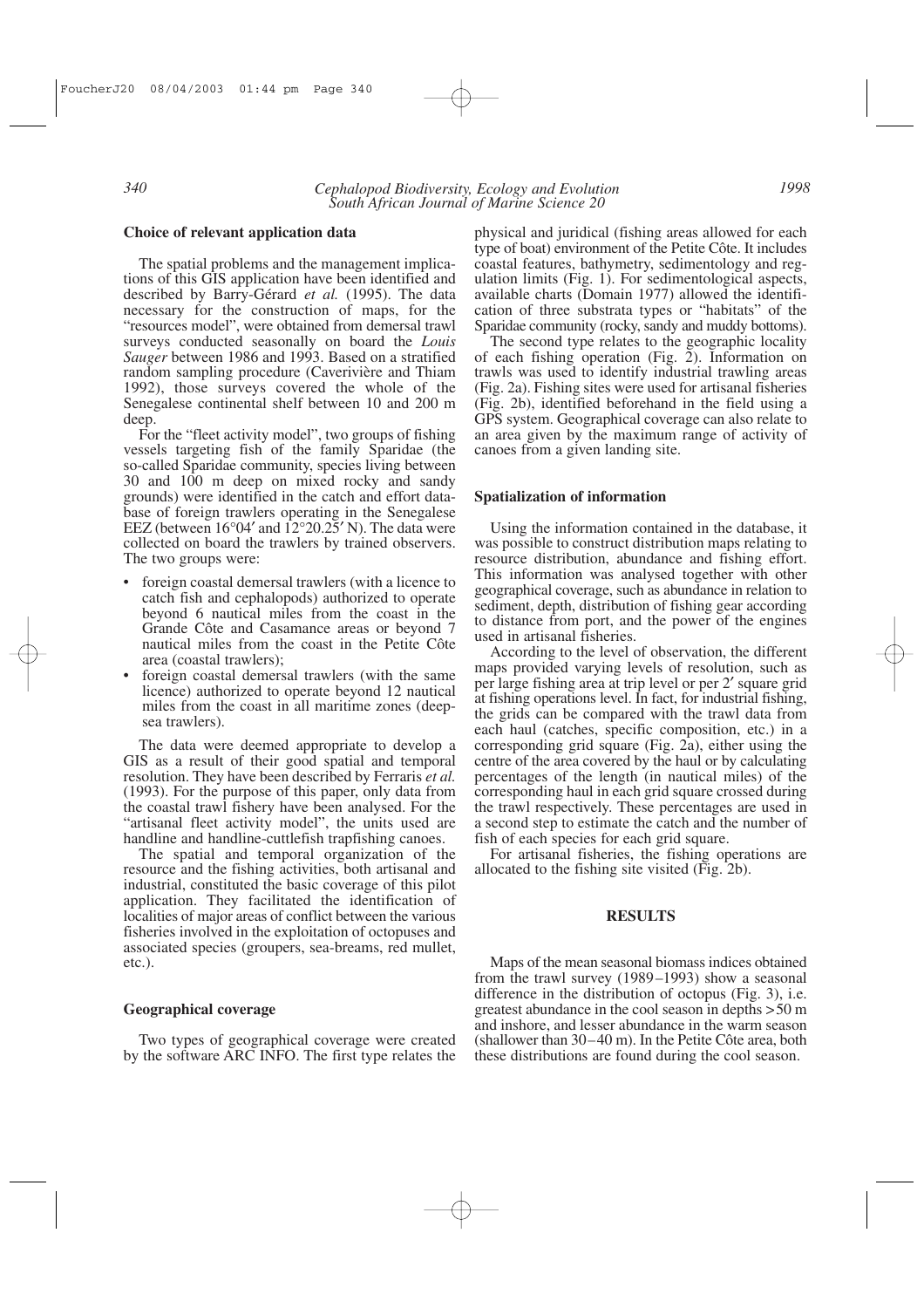$\forall$ 



Fig. 3: Seasonal distribution of *Octopus vulgaris* deduced from trawl surveys, 1986–1993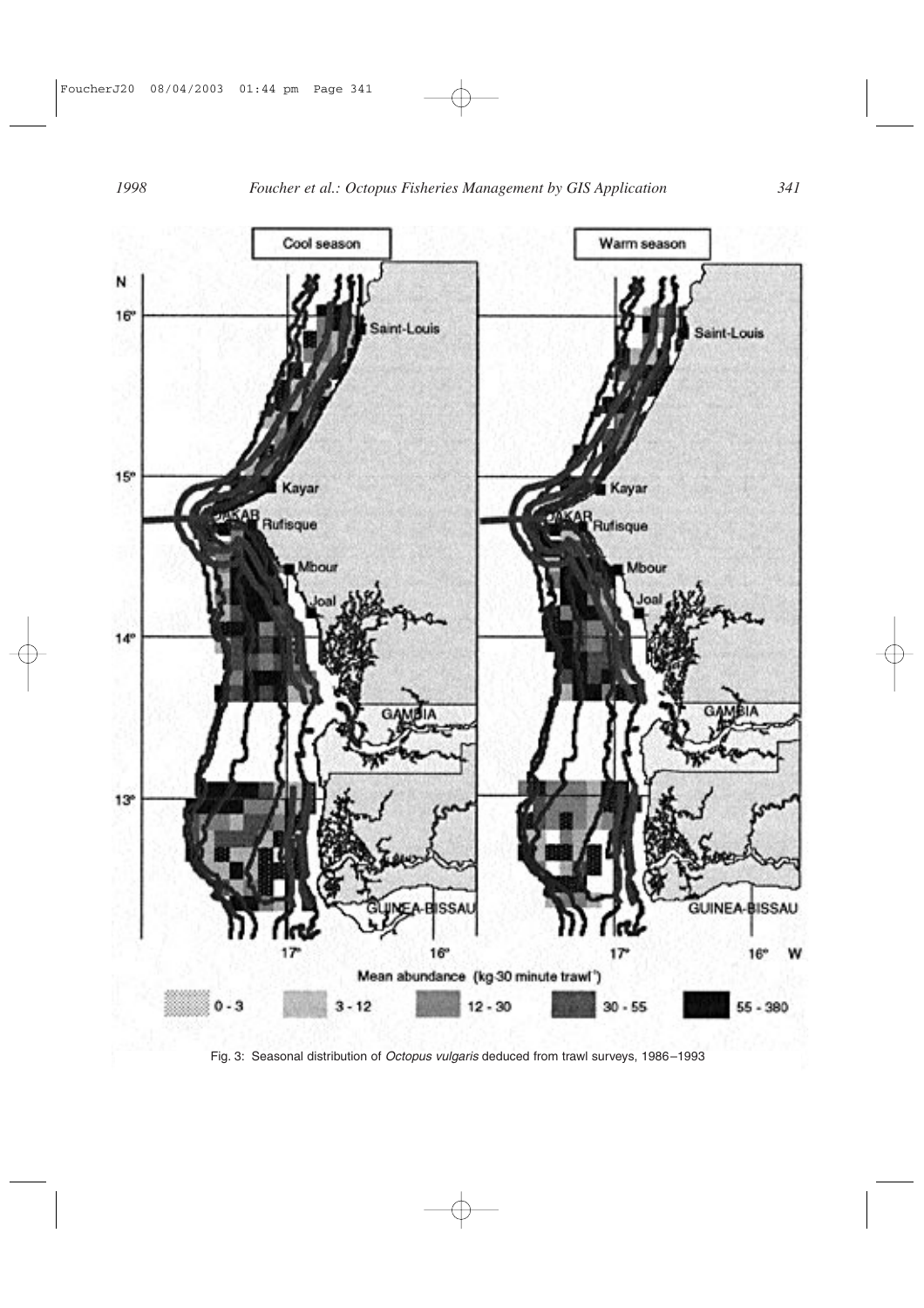*342 Cephalopod Biodiversity, Ecology and Evolution South African Journal of Marine Science 20*



The distributions seem to indicate movement of the resource towards the coast and from south to north. They also show that abundance of octopuses and the activity of the artisanal fishery in the warm season are closely linked. It should be noted, however, that no correlation was found between abundance of octopuses and the spatial distribution of coastal trawler fishing effort off Casamance, Gambia or Petite Côte (Fig. 4). The fleet is rather more opportunistic in its operations, targeting all the species of the Sparidae community (red mullet, sea breams, octopus, cuttlefish, groupers) according to their abundance.

The seasonal distribution of the Sparidae community over the central part of the continental shelf is illustrated in Figure 5. Senegalese trawlers operating at the edge of the continental shelf, two or three months before the beginning of the main fishing season for octopuses (July – October) attain relatively large yields of octopuses in the Casamance and Grande Côte areas, correlating with the cool season results (Fig. 3). It must also be noted that the periods of oceanographic survey (March/April and October/November) are before or adjacent to the main fishing season for octopuses. The standard finfish trawl used for the research surveys would not yield the same levels of octopus abundance as that obtained by fishing units.

Two seasonal maps have been compiled by overlaying the following coverages:

substrata, i.e. rocky, sandy or muddy bottoms;

*1998*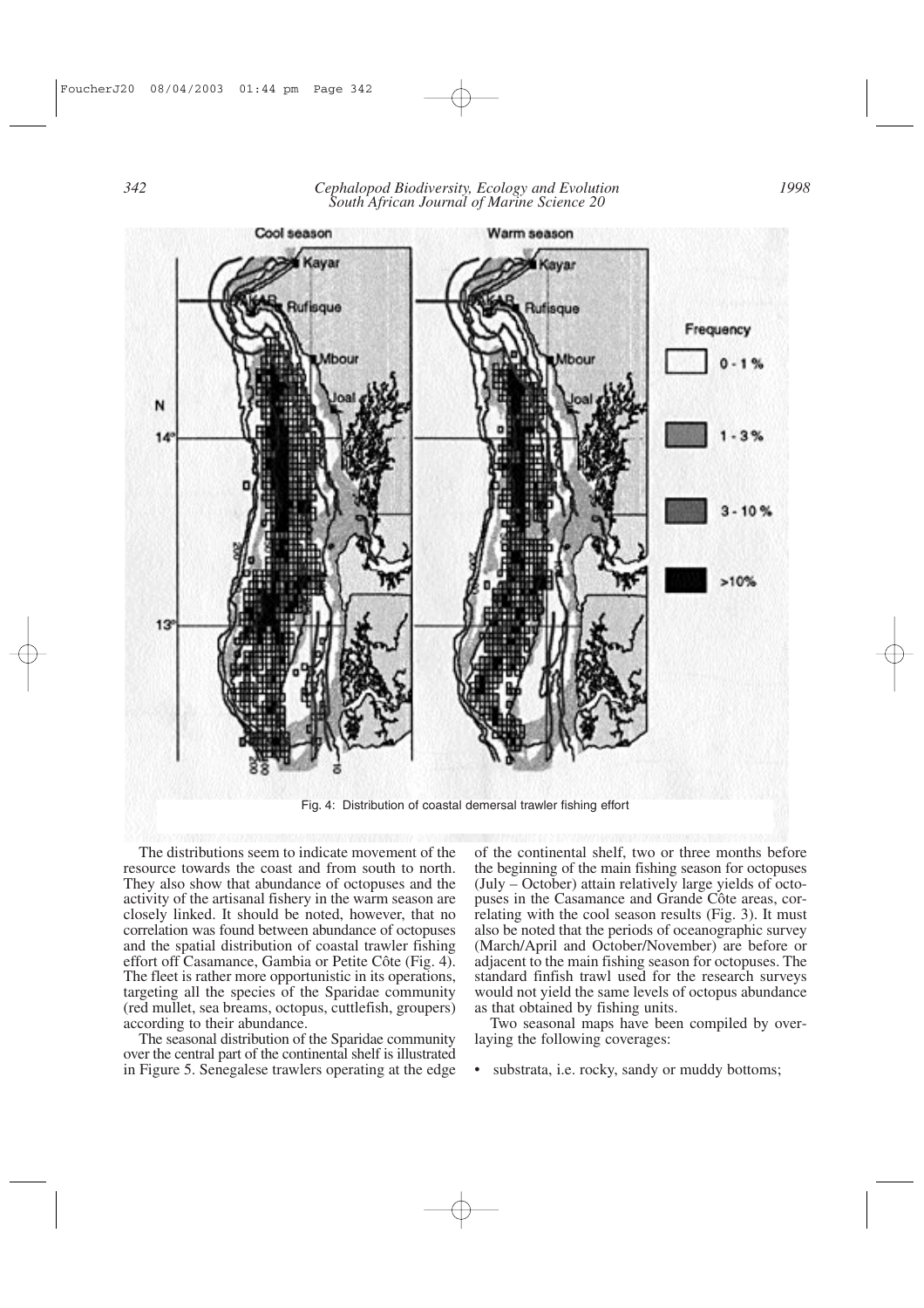

Fig. 5: Seasonal distribution of the Sparidae community deduced from trawl surveys, 1986–1993

- abundance of octopus, sea breams and groupers;
- activities of coastal demersal trawlers targeting these species;
- activities of handlines, and handlines and cuttlefish traps.

The maps illustrated in Figure 6 show that spatial interaction between artisanal and commercial trawl fisheries was stronger during the cool (Fig. 6a) than during the warm season (Fig. 6b), especially between the regulation limits of 7 and 12 miles offshore. Such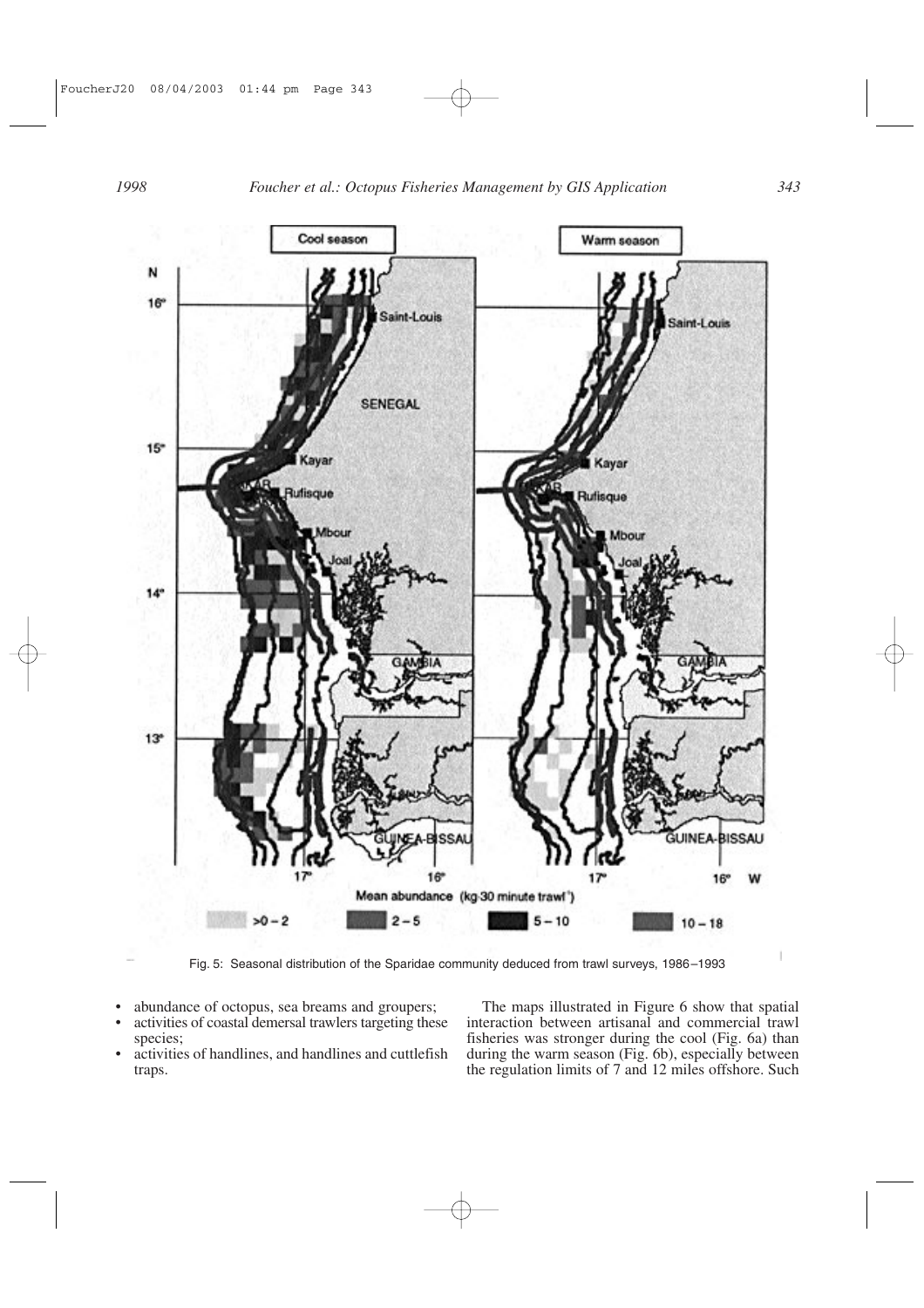*344 Cephalopod Biodiversity, Ecology and Evolution South African Journal of Marine Science 20*

Y



Fig. 6: Interactions between artisanal and industrial trawl fisheries in (a) the cool season, (b) the warm season. The areas of abundance are shown for octopus, groupers and sea breams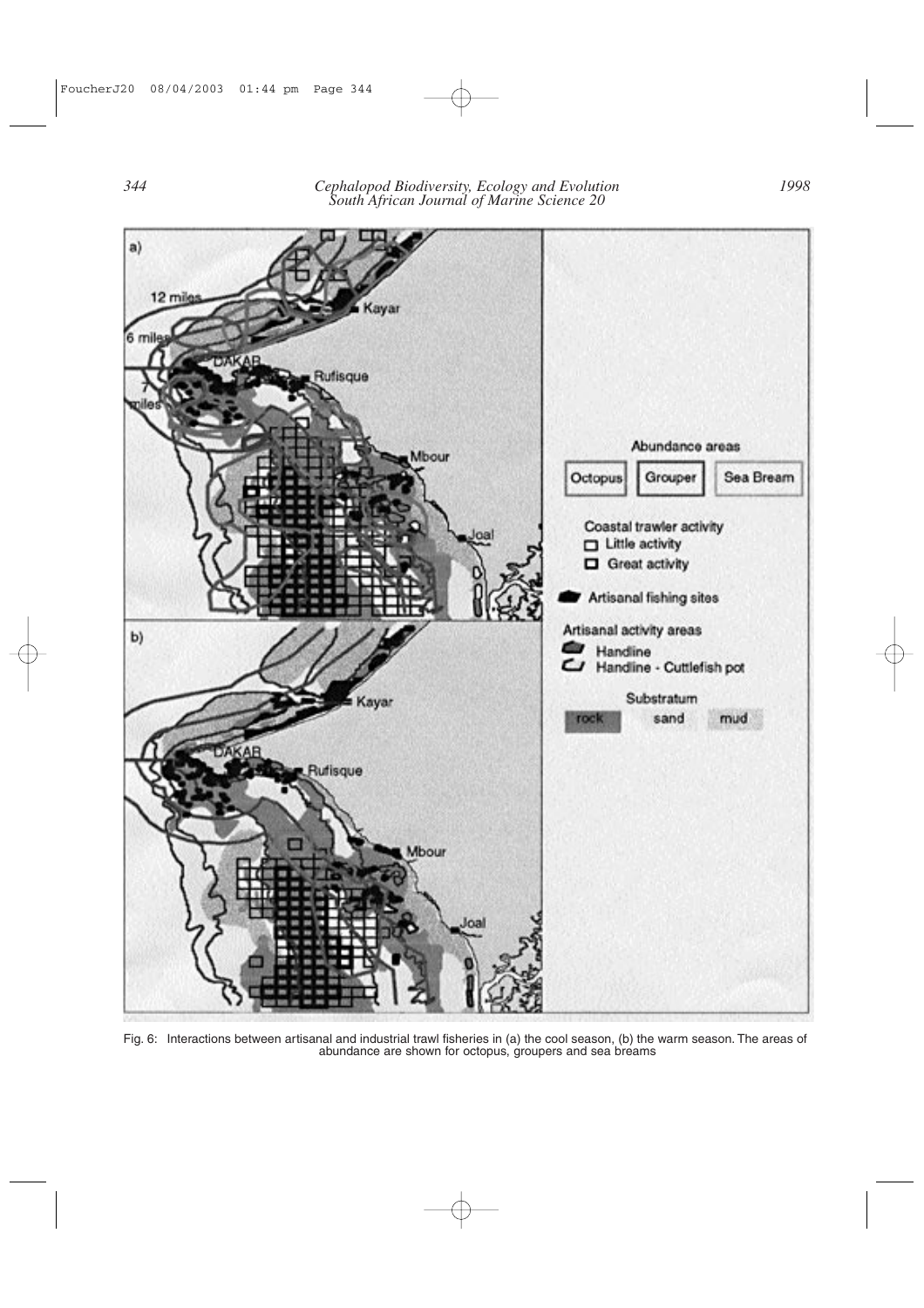These different results highlight a potential area of conflict for resource access and fishing space allocation, between Mbour and Joal between 7 and 12 miles offshore. During the cool season, most areas of resource abundance (grouper, sea bream, octopus) were concentrated between the coastline and the 12-mile limit of operations. The species were also accessible to both artisanal and industrial fisheries. During the warm season, only the octopus stock was very abundant, but it was concentrated in an area accessible to both artisanal and industrial fishing fleets.

Analysis of coastal demersal trawler activities shows that, during the cool season, their fishing effort in the Petite Côte area (Fig. 6a) was mainly focused on depths of 40–60 m, correlating with the rocky grounds. Fishing effort between 6/7 and 12 miles offshore was low, during both warm and cool seasons. During the cool season, trawling operations were geographically more spread out within the same limits of 6/7 and 12 miles offshore, and octopuses, groupers and sea breams were targeted. During the warm season, the main target species were octopuses and groupers. The total trawl activity in the warm season was  $<< 24\%$ of that during the cool season.

These maps of interaction indicate that artisanal fishing sites were located mainly on coastal rocky grounds, some extending beyond the limit of 7 nautical miles (cartography of the artisanal fishing sites is not complete beyond this limit), an area also much visited by coastal demersal trawlers. Artisanal handline activities, mainly targeting octopuses, were important between 7 and 12 miles offshore during the warm season. Figure 6 illustrates the relationship between the distribution of the resource (groupers, sea breams and octopuses) and the activity of canoes with handlines and with handlines and cuttlefish traps. The only correlation is between the strong index of abundance of octopuses and the intense artisanal fishing activity in the warm season (and to a lesser extent for sea breams in the cool season). Groupers do not, therefore, appear to be target species for the artisanal fishermen of Petite Côte.

It should be noted from these results that, regardless of season, coastal demersal trawlers respect the 7-mile regulation limit. However, management measures recommended for the future in terms of legal limit should take into account the seasonality of the resources and the distribution of the fleet activities.

# **DISCUSSION**

The results obtained using the GIS are not fundamentally new in terms of scientific knowledge. Nevertheless, this new approach in fisheries analysis has a dual purpose. On the one hand, it permits fresh visualization of known phenomena which are otherwise difficult to conceptualize. This is the case for the inter-fleet interactions illustrated, such as the competition between artisanal canoes and industrial trawlers for fishing certain species, as well as for occupying preferred fishing space. On the other hand, the didactic role of the GIS, in particular for fisheries managers, is interesting. Distribution charts of fishing effort and catches of the different fleets can be used as a tool for debating issues concerning the politics of fisheries in a multispecies, multi-gear context.

Care should still be taken, however, with the initial results from this application. It must be remembered that this is a pilot project, into which few fishing units have been integrated, because the object of the project was to identify interactions between artisanal and industrial fleets. Senegalese trawlers that target cephalopods have not been taken into account, and if they were, the resulting fishing maps for octopus could change. Furthermore, not all of CRODT's database has been included, only the most recent years having been incorporated. Having introduced the older data into the GIS, it may be possible to envisage new GIS applications for the octopus data. For example, by studying mean catches per square and per month (or fortnight) over the whole fishing period for the past 15 or 20 years, it may be possible to investigate the population dynamics of the octopus stock, including exploitation and migratory patterns, along the Senegalese coast. Analysing data by year- and agegroup, the evolution of the harvesting patterns can be studied and possible fisheries management scenarios proposed.

Finally, it should be noted that there are no satellite data currently integrated into the GIS that has been developed, although these data (such as sea surface temperature) are available at CRODT. Such data could permit the impact of the environment on fisheries resources in general and on octopuses in particular (e.g. the impact of temperature and upwelling intensity on recruitment) to be studied in detail.

## **CONCLUSION**

Despite the inherent limits of a pilot methodological